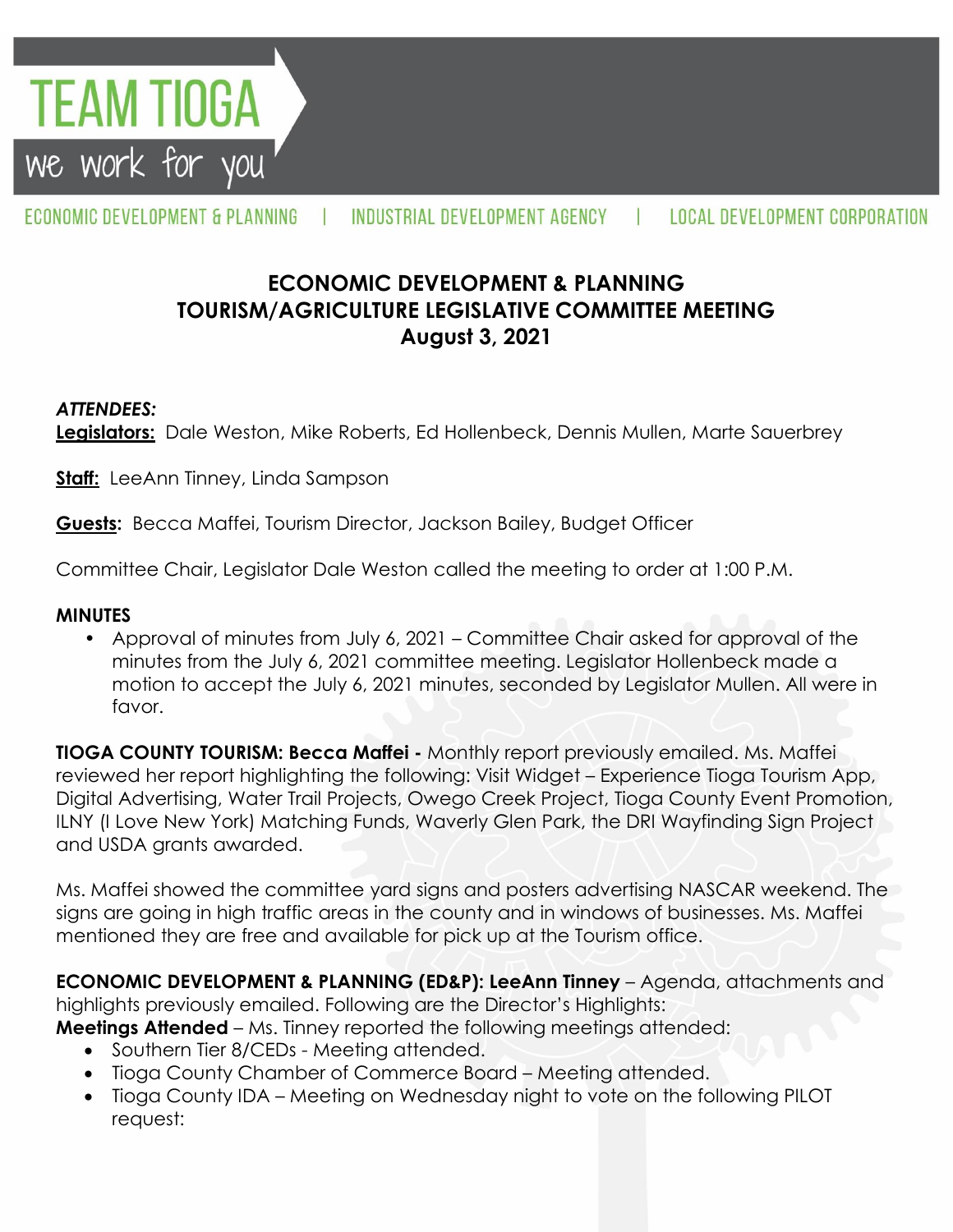- o West Bay Star No one attended the Public Hearing.
- Tioga County LDC Meeting attended.
- Waverly Central School District –Working on assisting students with an Urban Development Project.
- Property Owner Met to discuss an interest in selling vacant land in the Owego area.
- Regional Council Attended the following meetings:
	- o Executive Committee
	- o Full Board
- Education Workforce Coordinator Steering Committee Meeting attended.
- Leaders Meeting attended.
- Owego Apalachin School District Met to present the following:
	- o West Bay Star PILOT
- **•** Business Visits
	- o Suez
- Municipality Visits
	- o Village of Waverly- Met to discuss a potential housing project.
- Prospects State Leads; responded to the following:
	- o Project Magnet
	- o Project Discover
	- o Project FDI
	- o Project Chameleon
- Presentations None.

# **Department Highlights**

- Village of Owego
	- o DRI 18 projects ongoing; moving forward with the local approval process.
	- o NY Main Street North Avenue, Owego; 6 projects are ongoing.

Not on the agenda, Village of Candor, NY Main Street - Project is ongoing.

- o Owego Gardens 2 Project is moving forward with challenges. Town houses have been framed out. Framing of the apartment building will begin soon. Water system continues to move forward; water tank should be on site August 16th.
	- Tour of site
- Land Bank
	- o T. Saraceno- Resigned as of July 28th.
	- o Land Bank Director duties have been incorporated into the Deputy Director position.
		- **Deputy Director job description changes have been reviewed and** approved by Personnel.
	- o Part Time Hire Resolution to be brought forward next month.
		- **Part Time job description has been reviewed and approved by Personnel.**
- RESTORE NY
	- o Owego and Waverly projects Progressing; in the final stages.
- Housing
	- o Temple and Liberty LLC project update: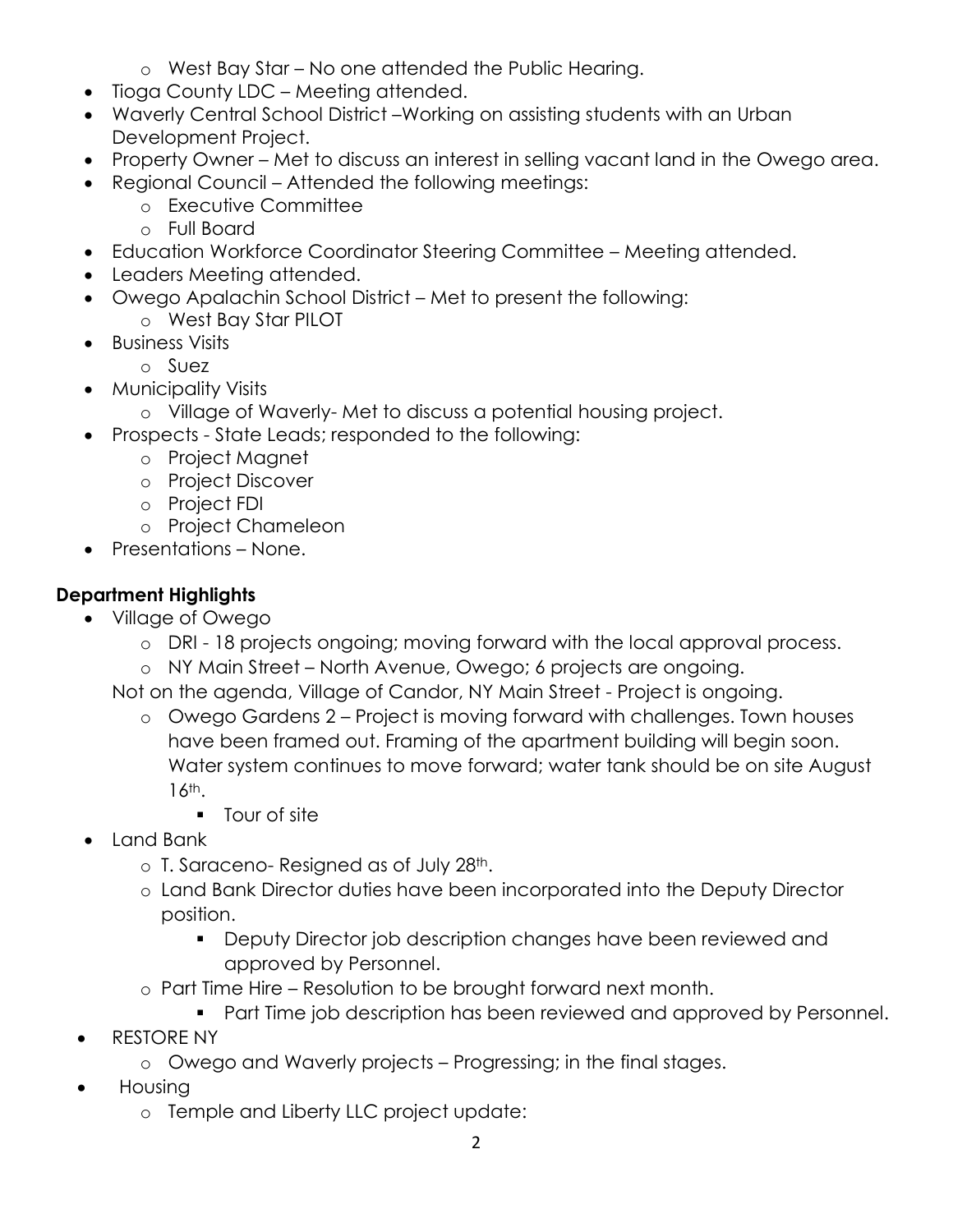- **IDA has approved the PILOT.**
- **Local Approvals are in process,**
- **Informational flyer distributed to the committee.**
- o SEPP- Potential senior housing project in the Village of Waverly; market analysis completed.
- Community Development Ms. Ortu continues to work on the following:
	- o Tioga County Non-Profit Network
	- o REAP
	- o Tioga County Foundations Coalition
	- o Waverly Glen Park- Will attend ribbon cutting August 7th
	- o Elks Capital Project
	- o Leadership Tioga- Will be the new Facilitator for this group.
- Workforce
	- o Workforce Pipeline Development Study- Implementation
		- Education Workforce Coordinator The Hooker Foundation will fund this position for 3 years.
			- ❖ 40+ resumes have been received.
			- ❖ 8 potential candidates being vetted by Steering Committee.
- Economic Development Ms. Woodburn and Ms. Griffiths continue to work on the following:
	- o DRI Project administration
	- o NYMS Project Administration- Owego and Candor
	- o Solar Project Mapping
	- o GIS Mapping Activities
	- o State Lead Responses
- Planning Ms. Jardine continues to work on the following:
	- o 239 Reviews ( 3 )
		- County Case 2021-016: Village of Owego, Site Plan Review and Area Variance, Home Central building renovations for kitchen and bathroom showroom and design center: Board recommended approval.
		- County Case 2021-017: Town of Owego, Special Use Permit, Delaware River Solar to install and operate 4.98 MW solar array on Day Hollow Road: Board recommended approval.
		- County Case 2021-018: Town of Owego, Special Use Permit, K9 Sports Facility, dog completion, training and therapy services on Frank Hyde Road: Board recommended approval.
	- o Village of Owego/Temple and Liberty LLC local approvals.
	- o Active Plans
		- **Village of Newark Valley- Created future land use map for updated** Comprehensive Plan.
- Grants
	- o Potential (10)
		- **Temple and Liberty LLC- affordable housing**
		- **Village of Owego- CDBG, Housing Rehab**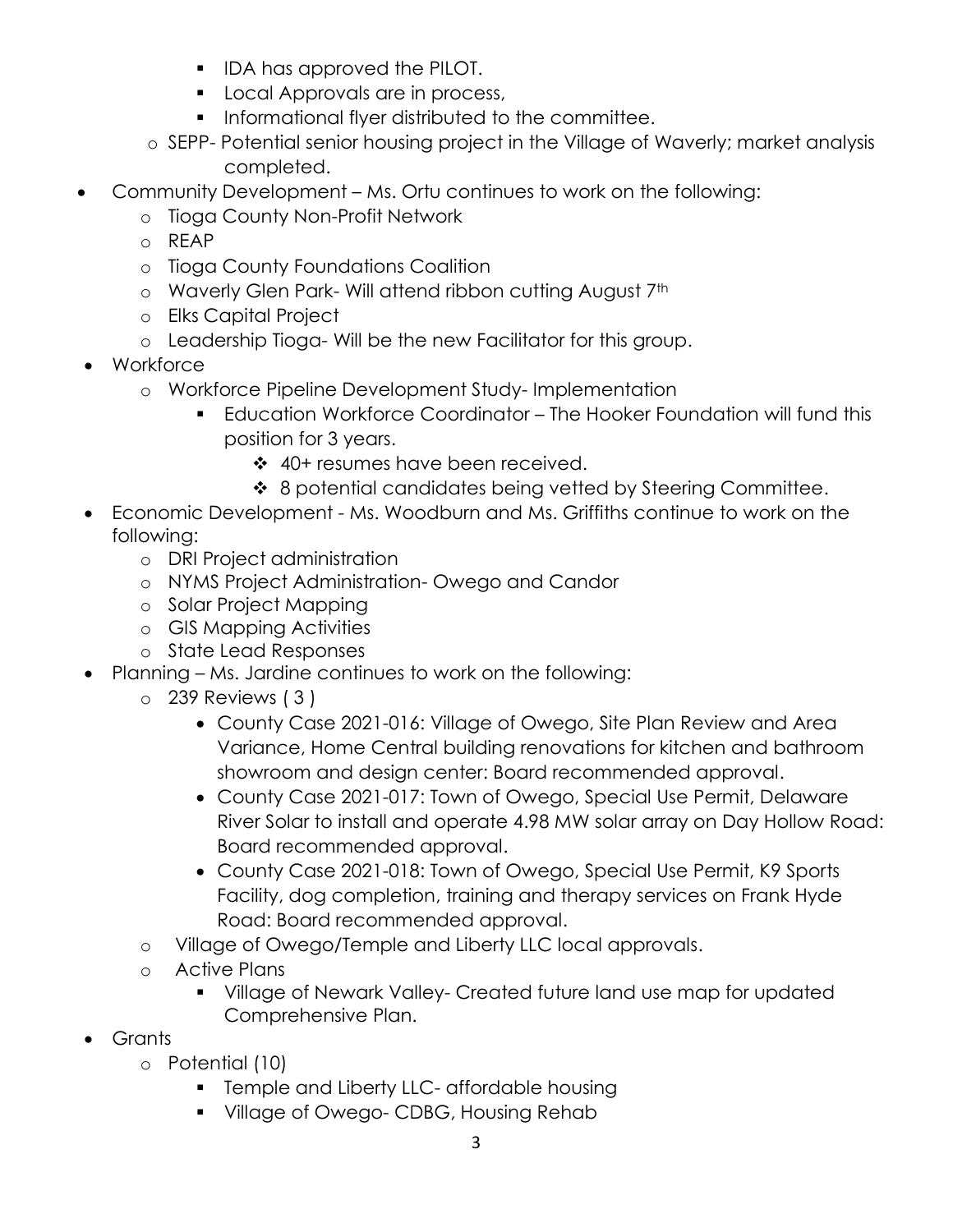- **NYS HCR Community Investment Fund**
- **CDBG CARES Act-Small Business Support**
- **REAP- Owego Elks, Les Wagner Foundation**
- **Candor EMS, Tioga State Bank Foundation**
- **Tioga County-2021/2022 (Phase II)**
- **CDBG Housing Rehabilitation**
- **Carantouan Greenway- waterfront trail, TSB Foundation**
- **REAP, Owego Elks, TSB Foundation**

## o Pending (17)

- Racker- USDA/CDBG Neighborhood Depot
- **Town of Richford-Lowe's, Rawley Park improvements**
- **Town of Richford- Senator Schumer, town hall**
- **REAP- NPS Historic Preservation Subgrant Program**
- **TCIDA-ARC- Education Workforce Coordinator**
- **CPSI- ARC incubator plan**
- **Village of Owego-ARC, Creek Trails plan**
- **Candor EMS- Tioga County Senior Citizens Foundation**
- **Candor Historical Society- Tioga County Senior Citizens Foundation**
- **Tioga County-2020/2021 Phase III**
- **Tioga County-2021/2022 Phase I**
- Village of Spencer- Nichols Park Historic Preservation Award
- **CPSI- CFA, ESD Planning grant, incubator plan**
- **TC IT- CFA LGE, shared services Owego/Candor**
- Village of Waverly- ESD Planning, Economic Analysis
- **T** Town of Richford- FEMA (engineering of railroad stream crossing)
- **Village of Owego- OPRHP, OPD building restoration**

o Active (26)

- **Village of Owego- RESTORE NY, Briggs/Awad**
- **Village of Owego- Downtown Revitalization Initiative**
- **Village of Waverly-NYS Parks, Waverly Glen Park**
- **Village of Waverly-RESTORE NY, Twigg**
- **REAP- USDA, Public Well (equipment)**
- **TCPDC- Enterprise Community Partners (land bank funds)**
- **Village of Owego-Main Street (CFA)**
- **Midwestern Pet Foods (CFA)**
- **Racker (CFA)**
- **Raymond Hadley (CFA)**
- Village of Waverly- Mildred Faulkner Truman, Waverly Glen Park
- **Town of Richford- SAM, Assemblyman Friend (highway equipment)**
- Owego Apalachin Central School District- WDI (workforce)
- **Village of Candor-NY Main Street**
- REAP- Community Foundation (Code Enforcement Plan Implementation Tasks)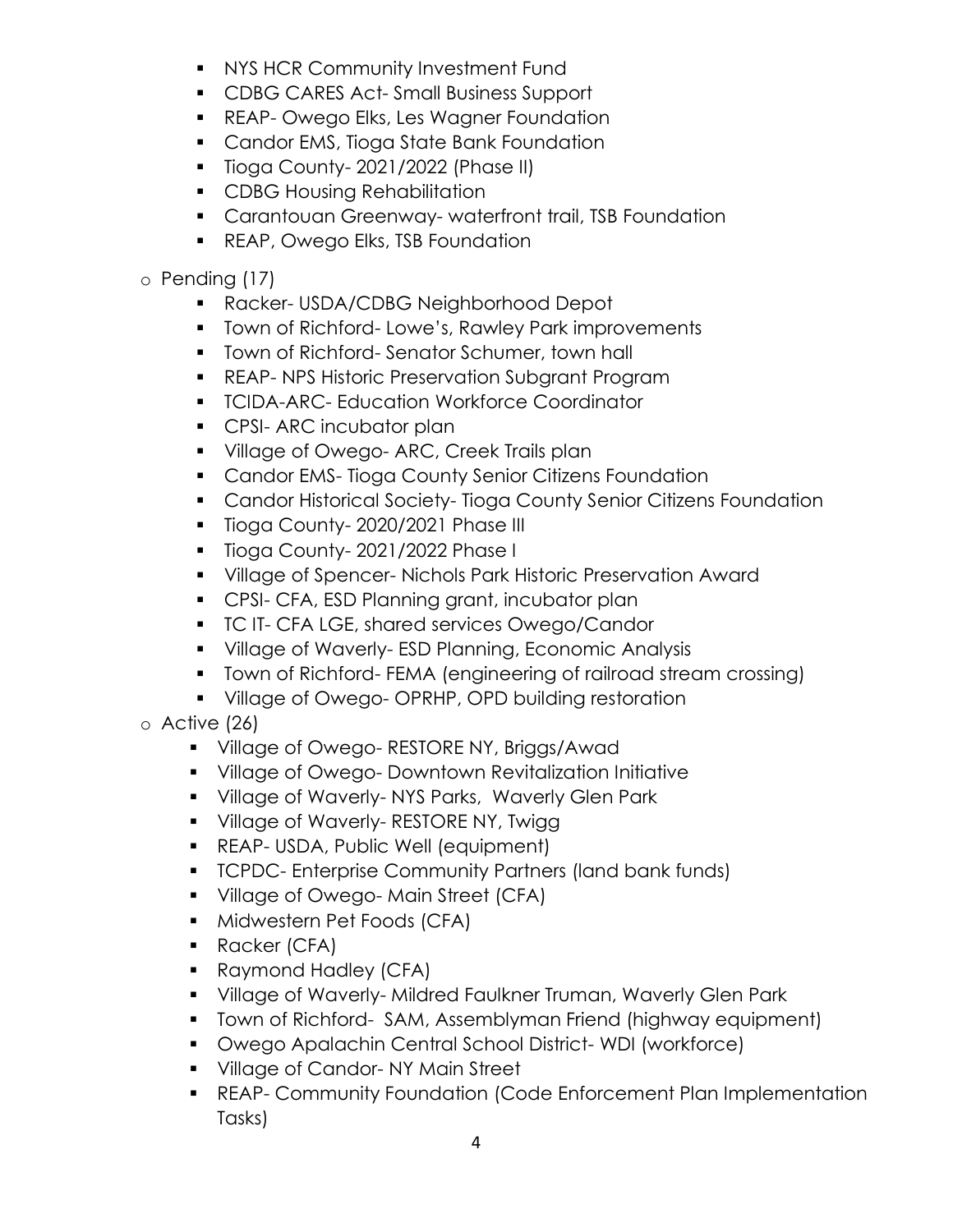- **Candor EMS- Community Foundation, operating funds**
- Tioga Arts Council- Community Foundation, Retail for Good
- REAP, Owego Elks Lodge- Fannie C. Hyde, building repair
- Boys & Girls Club- Hooker Foundation, operating funds
- **Hooker Foundation- Education Workforce Coordinator**
- **TCLDC-USDA RDBG- Tioga County Recruitment Tool**
- **TCLDC-USDA RBDG- Technical Assistance to Business**
- **Catholic Schools of Broome County- Fannie C. Hyde**
- REAP, Owego Elks Lodge- Mildred Faulkner Truman, building assessment
- **Candor Historical Society- Tioga State Bank**
- Village of Nichols- USDA Community Facilities (vacuum truck)
- o Completed (1)
	- **IDA- USDA RBDG, Ag Value Chain Study**
- 2021 Budget
	- o Economic Development- Tracking
	- o Planning- Tracking
- 2022 Budget Budget worksheets were included in committee packet.
	- o Economic Development
	- o Planning

### **Other**

- County Planning Board It came to the attention of Ms. Tinney, through a discussion with Ms. Jardine, that 239 reviews could be completed by staff; eliminating the County Planning Board. As it is now, the Planner is tied to a schedule. The information has to be in by a certain date for review and preparation for the scheduled Planning Board meeting on the 3rd Wednesday of the each month. With the elimination of the Planning Board there could be a rolling review of 239's by the Planner as they come in. However, after further discussion, so decisions don't fall on one person, it was decided not eliminate the Planning Board and to continue to move forward with the process as it is.
- Owego Gardens 2 Legislator Hollenbeck asked if Owego Gardens 2 was going to be a low income property. Ms. Tinney reported it was low to moderate income housing; you have to have a job to live there and be able to pay the rent. This is the same for the Temple/Liberty Project.

Legislator Roberts asked what happens when a renter's income increases; can they continue to live there? Ms. Tinney will look into this, and report back to the committee.

• Building Security - Legislator Hollenbeck raised the question of security for this building at 56 Main Street because of a recent incident. Upon arriving to work this morning, Ms. Tinney noticed a strange vehicle in the parking lot. Both Ms. Tinney and Ms. Haskell saw the vehicle and after entering the building started a search for the owner of the vehicle, as they might be in the building. The doors are unlocked by Public Works